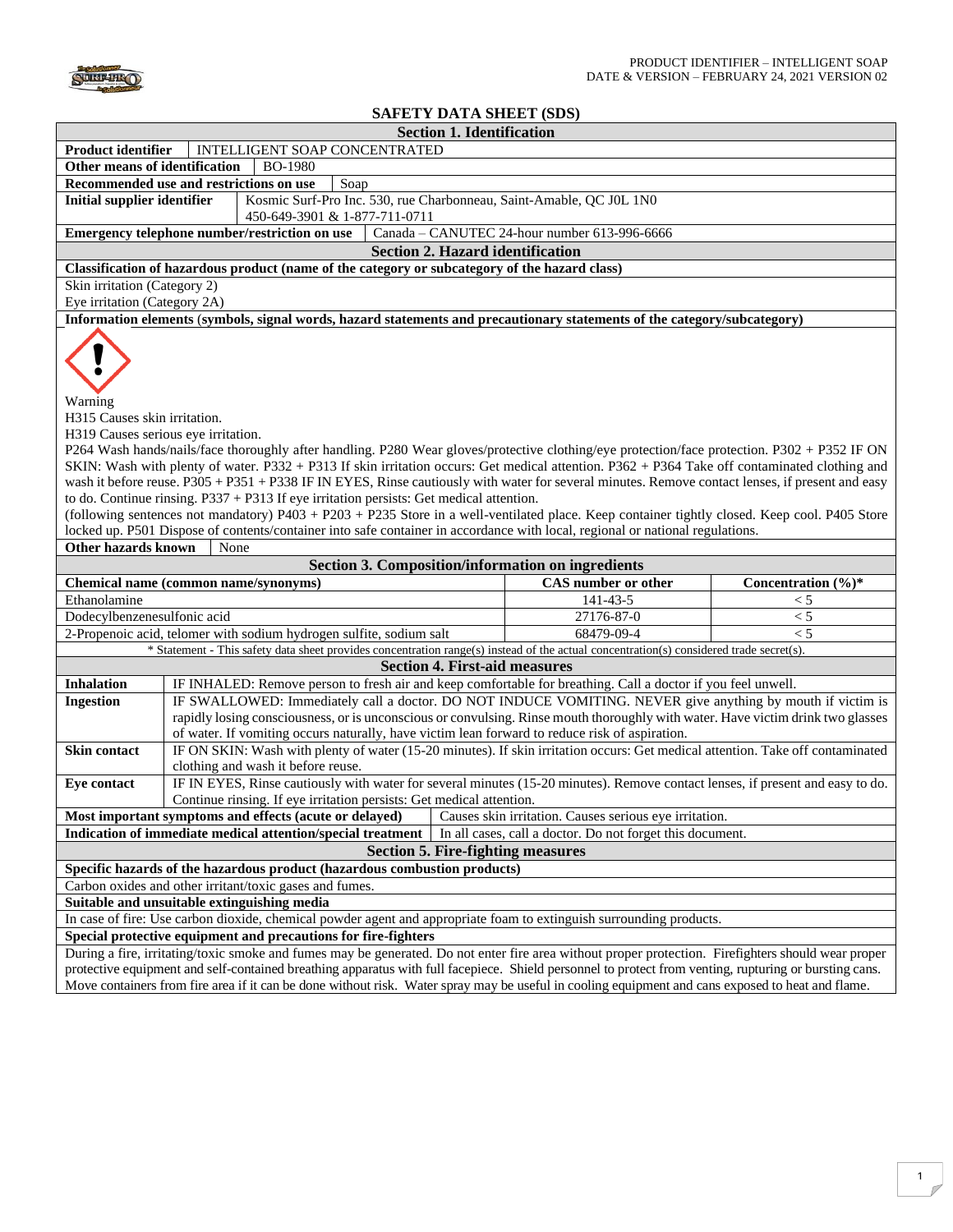

## **Section 6. Accidental release measures**

#### **Personal precautions, protective equipment and emergency procedures**

Restrict access to area until completion of clean-up. Ensure clean-up is conducted by trained personnel only. All persons dealing with clean-up should wear the appropriate protective equipment (See Section 8).

#### **Methods and materials for containment and cleaning up**

Ventilate area of release. Stop the leak if it can be done safely. Contain and absorb any spilled liquid concentrate with inert absorbent material, then place material into a container for later disposal (see Section 13). Contaminated absorbent material may pose the same hazards as the spilled product. Notify the appropriate authorities as required.

## **Section 7. Handling and storage**

## **Precautions for safe handling**

Wear gloves/protective clothing/eye protection/face protection.

Before handling, it is very important that engineering controls are operating, and that protective equipment requirements and personal hygiene measures are being followed. People working with this chemical should be properly trained regarding its hazards and its safe use. Inspect containers for leaks before handling. Label containers appropriately. Ensure proper ventilation. Avoid breathing dust/fume/gas/mist/vapours/spray. Avoid contact with eyes, skin and clothing. Keep away from heat, sparks and flame. Avoid generating high concentrations of dusts, vapours or mists. Keep away from incompatible materials (Section 10). Keep containers closed when not in use. Empty containers are always dangerous. Refer also to Section 8.

# **Conditions for safe storage, including any incompatibilities**

Store in a well-ventilated place. Keep container tightly closed. Keep cool. Store locked up. Store away from incompatible materials (Section 10). Inspect all incoming containers to make sure they are properly labelled and not damaged. Storage area should be clearly identified, clear of obstruction and accessible only to trained personnel. Inspect periodically for damage or leaks.

# **Section 8. Exposure controls/Personal protection**

**Control parameters (biological limit values or exposure limit values and source of those values)**  Exposure limits: CAS 141-43-5 – ACGIH – TLV-TWA 3 ppm (STEL 6 ppm) & PEL-TWA 3 ppm;

## **Appropriate engineering controls**

Use under well-ventilated conditions. Local exhaust ventilation system is recommended to maintain concentrations of contaminants below exposure limits. Make emergency eyewash stations, safety/quick-drench showers, and washing facilities available in work area.

# **Individual protection measures/personal protective equipment**

Respiratory protection is required if the concentrations are higher than the exposure limits. Use a NIOSH approved respirators if the exposure limits are unknown. Chemically protective gloves (impervious), and other protective clothing to prevent prolonged or repeated skin contact, must be worn during all handling operations. Wear protective chemical splash goggles to prevent mists from entering the eyes. Wash hands/nails/face thoroughly after handling. Do not eat, drink or smoke when using this product. Practice good personal hygiene after using this material. Remove and wash contaminated work clothing before re-use.

| <b>Section 9. Physical and chemical properties</b>                               |                                                          |  |  |  |
|----------------------------------------------------------------------------------|----------------------------------------------------------|--|--|--|
| Appearance, physical state/colour<br>Yellow liquid                               | Vapour pressure<br>Not available                         |  |  |  |
| Odour<br>Fresh                                                                   | Vapour density<br>Not available                          |  |  |  |
| <b>Odour threshold</b><br>Not available                                          | <b>Relative density</b><br>Not available                 |  |  |  |
| $8.5 - 9.1$<br>pH                                                                | <b>Solubility</b><br>Soluble                             |  |  |  |
| Melting/freezing point<br>Not available                                          | Partition coefficient - n-octanol/water<br>Not available |  |  |  |
| <b>Initial boiling point/range</b><br>Not available                              | <b>Auto-ignition temperature</b><br>Not available        |  |  |  |
| <b>Flash point</b><br>Not available                                              | <b>Decomposition temperature</b><br>Not available        |  |  |  |
| <b>Viscosity</b><br>Not available<br><b>Evaporation rate</b><br>Not available    |                                                          |  |  |  |
| Flammability (solids and gases)<br>Not available                                 | <b>VOC</b><br>Not available                              |  |  |  |
| <b>Upper and lower flammability/explosive limits</b><br>Not available            | None known<br><b>Other</b>                               |  |  |  |
| <b>Section 10. Stability and reactivity</b>                                      |                                                          |  |  |  |
| <b>Reactivity</b>                                                                |                                                          |  |  |  |
| Does not react under the recommended storage and handling conditions prescribed. |                                                          |  |  |  |
| <b>Chemical stability</b>                                                        |                                                          |  |  |  |
| Stable under the recommended storage and handling conditions prescribed.         |                                                          |  |  |  |
| <b>Possibility of hazardous reactions</b>                                        |                                                          |  |  |  |
| None                                                                             |                                                          |  |  |  |
| Conditions to avoid (static discharge, shock or vibration)                       |                                                          |  |  |  |
| None                                                                             |                                                          |  |  |  |
| <b>Incompatible materials</b>                                                    |                                                          |  |  |  |
| Strong oxidizing materials; etc.                                                 |                                                          |  |  |  |
| <b>Hazardous decomposition products</b>                                          |                                                          |  |  |  |
| None known                                                                       |                                                          |  |  |  |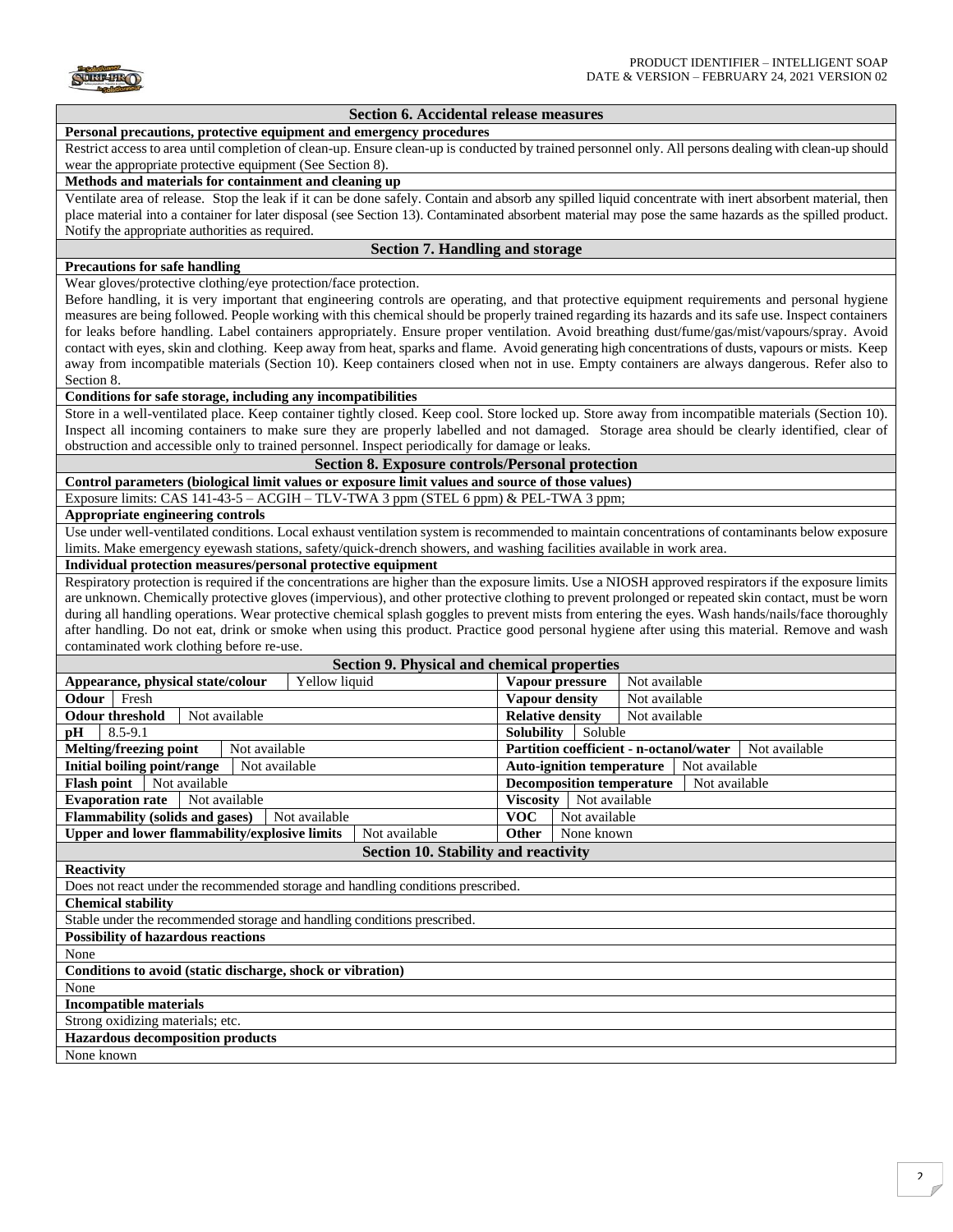

| <b>Section 11. Toxicological information</b>                                                                                                          |  |  |  |  |
|-------------------------------------------------------------------------------------------------------------------------------------------------------|--|--|--|--|
| Information on the likely routes of exposure (inhalation, ingestion, skin and eye contact)                                                            |  |  |  |  |
| Causes skin irritation. Causes serious eye irritation.                                                                                                |  |  |  |  |
| Symptoms related to the physical, chemical and toxicological characteristics                                                                          |  |  |  |  |
| Skin irritation, redness, stinging, pain; Eye irritation, redness, tearing.                                                                           |  |  |  |  |
| Delayed and immediate effects (chronic effects from short-term and long-term exposure)                                                                |  |  |  |  |
| Skin Sensitization – No data available; Respiratory Sensitization – No data available; Germ Cell Mutagenicity – No data available; Carcinogenicity    |  |  |  |  |
| - No ingredient listed by IARC, ACGIH, NTP or OSHA Reproductive Toxicity - No data available; Specific Target Organ Toxicity - Single                 |  |  |  |  |
| Exposure - No data available; Specific Target Organ Toxicity - Repeated Exposure - No data available; Aspiration Hazard - No data available;          |  |  |  |  |
| Health Hazards Not Otherwise Classified - No data available.                                                                                          |  |  |  |  |
| Numerical measures of toxicity (ATE; LD <sub>50</sub> & LC <sub>50</sub> )                                                                            |  |  |  |  |
| CAS 141-43-5 LD50 oral, rat 1720 mg/kg; LD50 dermal, rabbit 1000 mg/kg; CAS 27176-87-0 LD50 oral, rat 650 mg/kg;                                      |  |  |  |  |
| ATE not available in this document.                                                                                                                   |  |  |  |  |
| <b>Section 12. Ecological information</b>                                                                                                             |  |  |  |  |
| Ecotoxicity (aquatic and terrestrial information)                                                                                                     |  |  |  |  |
| No data available for this product.                                                                                                                   |  |  |  |  |
| <b>Persistence and degradability</b><br>No data available                                                                                             |  |  |  |  |
| <b>Bioaccumulative potential</b><br>No data available                                                                                                 |  |  |  |  |
| <b>Mobility in soil</b><br>No data available                                                                                                          |  |  |  |  |
| Other adverse effects<br>No data available                                                                                                            |  |  |  |  |
| <b>Section 13. Disposal considerations</b>                                                                                                            |  |  |  |  |
| Information on safe handling for disposal/methods of disposal/contaminated packaging                                                                  |  |  |  |  |
| Dispose of contents/container into safe container in accordance with local, regional or national regulations.                                         |  |  |  |  |
| <b>Section 14. Transport information</b>                                                                                                              |  |  |  |  |
| UN number; Proper shipping name; Class(es); Packing group (PG) of the TDG Regulations                                                                 |  |  |  |  |
| Not regulated                                                                                                                                         |  |  |  |  |
| UN number; Proper shipping name; Class(es); Packing group (PG) of the IMDG (maritime)                                                                 |  |  |  |  |
| Not regulated                                                                                                                                         |  |  |  |  |
| UN number; Proper shipping name; Class(es); Packing group (PG) of the IATA (air)                                                                      |  |  |  |  |
| Not regulated                                                                                                                                         |  |  |  |  |
| Special precautions (transport/conveyance)<br>None                                                                                                    |  |  |  |  |
| <b>Environmental hazards (IMDG or other)</b><br>None                                                                                                  |  |  |  |  |
| Bulk transport (usually more than 450 L in capacity)<br>Possible                                                                                      |  |  |  |  |
| <b>Section 15. Regulatory information</b>                                                                                                             |  |  |  |  |
| Refer to Section 2 for the appropriate classification. This product has been classified in accordance<br>Safety/health Canadian regulations specifics |  |  |  |  |
| with the hazard criteria of the Hazardous Products Regulations (HPR).                                                                                 |  |  |  |  |
| <b>Environmental Canadian regulations specifics</b><br>Refer to Section 3 for ingredient(s) of the DSL                                                |  |  |  |  |
| Safety/health/environmental outside regulations specifics                                                                                             |  |  |  |  |
| None                                                                                                                                                  |  |  |  |  |